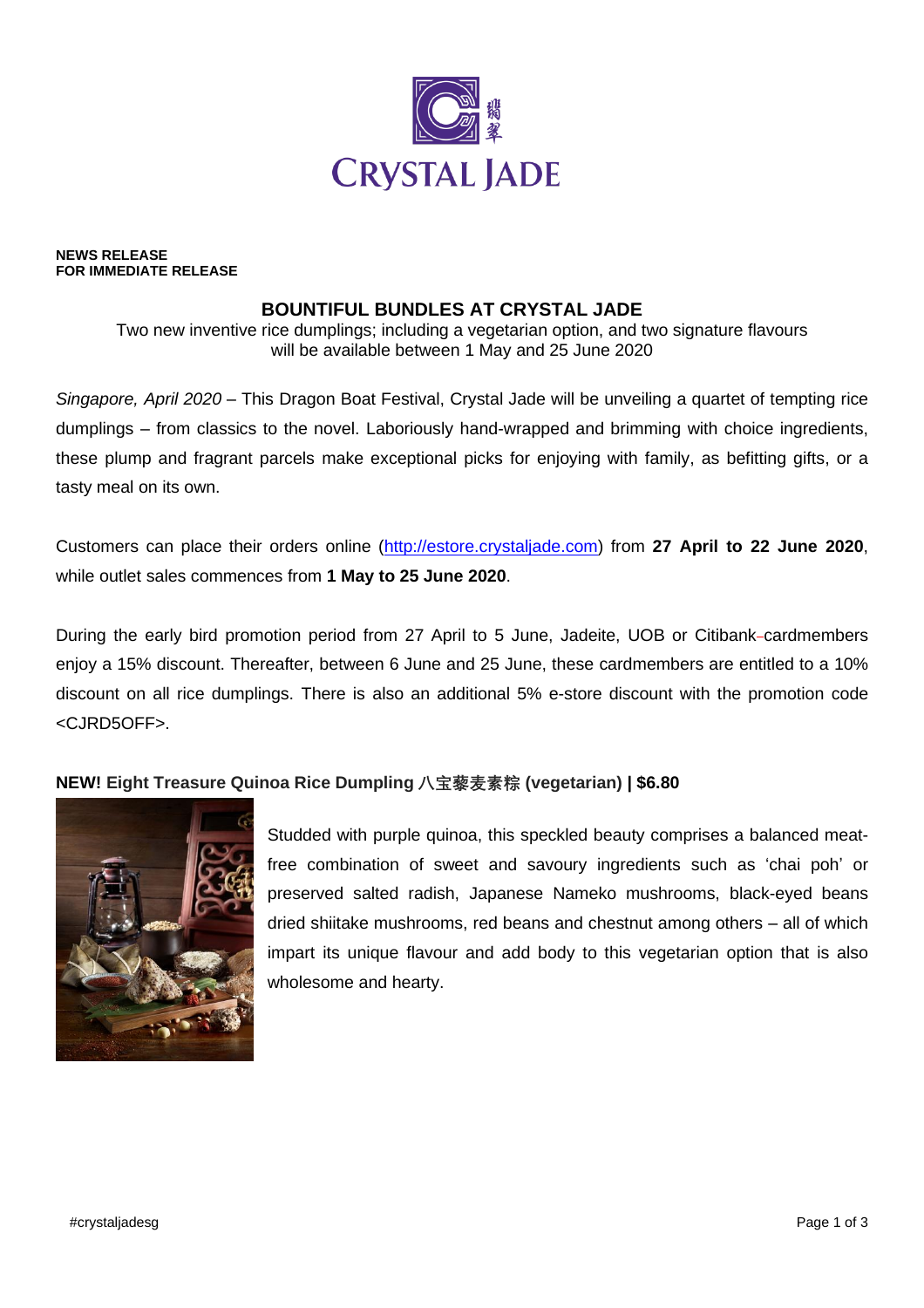

# **NEW! Spicy Dried Shrimp "Hei Bi Hiam" Rice Dumpling 香辣虾米酱粽 | \$8.80**

This unassuming parcel reveals a full-bodied filling of diced chicken tossed in a generous amount of feisty homemade 'hei bi hiam', or spicy dried shrimp paste, that is made with Indonesian dried red shrimp and Hokkaido *conpoy* besides other choice ingredients.



*From left: Traditional Hong Kong-style Premium "Jinhua Ham" with Conpoy Rice Dumpling & Classic Five-Spice Marinated Pork Rice Dumpling*

## **Traditional Hong Kong-style Premium "Jinhua Ham" with Conpoy Rice Dumpling 港式金华火腿干贝裹蒸粽 | \$18.80**

Presented in a rectangular parcel shape, this Hong Kong-style dumpling is enveloped by an inner layer of reed leaves, then wrapped again with a large lotus leaf. With over nine ingredients, this upsized deluxe dumpling is robust in flavour thanks to the addition of savoury Jinhua ham, top quality Hokkaido conpoy from Hokkaido, roast pork and roast duck among others.

# **Classic Five-Spice Marinated Pork Rice Dumpling 五香咸肉粽** | **\$7.80**

Moist and savoury, this perennial favourite bears the unmistakable aroma of five-spice powder. It includes the essentials of a classic dumpling – fragrant glutinous rice, juicy pork chunks, sweet chestnuts, salted egg yolk and mung beans.

## **E-STORE EXCLUSIVE BUNDLE SET**

- 1) Bundle of 3 Rice Dumplings: **\$21.80 (U.P \$23.40)**
	- 1 x 五香咸肉粽 Classic Five-Spice Marinated Pork Rice Dumpling
	- 1 x 八宝藜麦素粽 Eight Treasure Quinoa Rice Dumpling (vegetarian)
	- 1 x 香辣虾米酱粽 Spicy Dried Shrimp "Hei Bi Hiam" Rice Dumpling